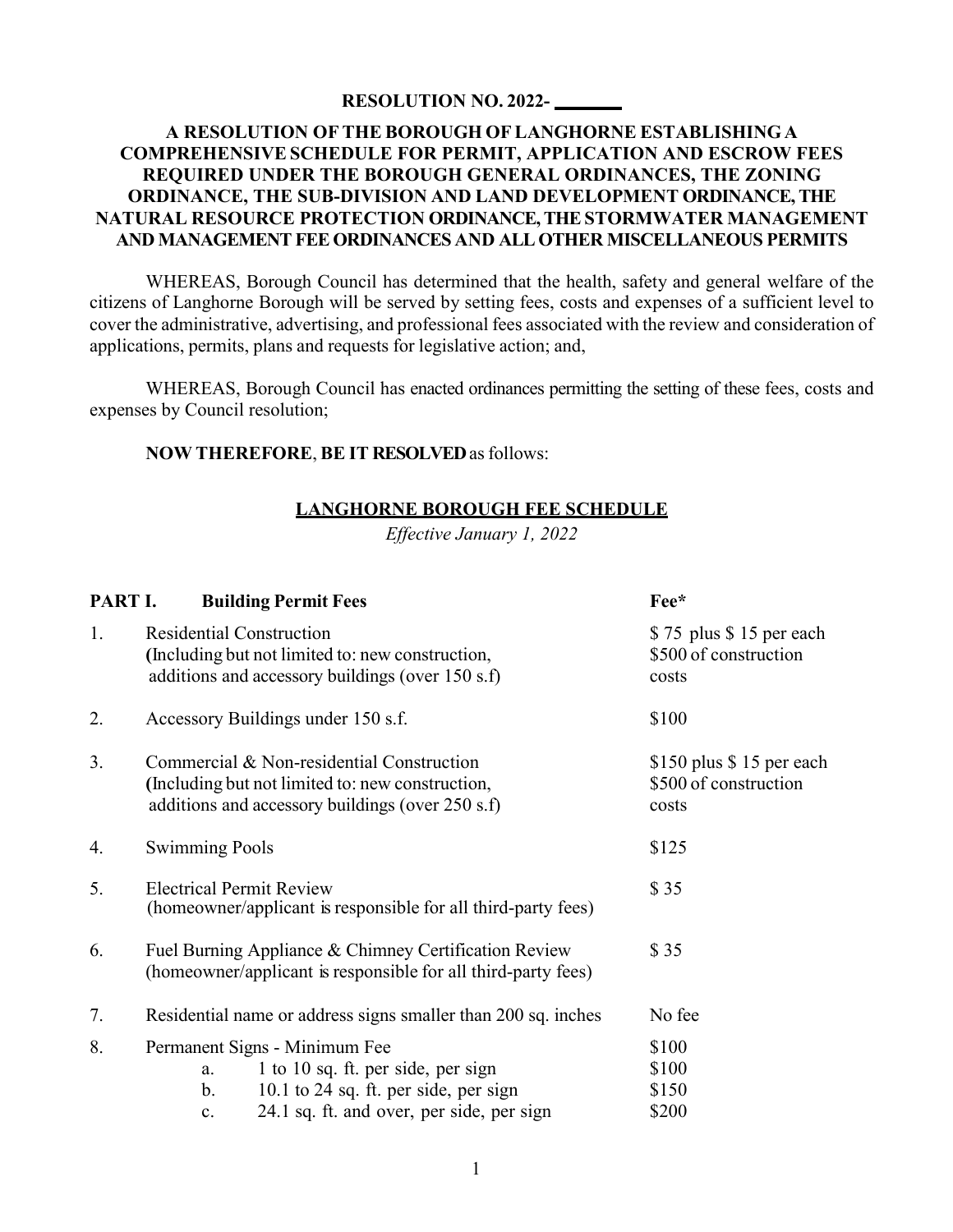| PART I. |                                                                                                                          | <b>Building Permit Fees</b>                                                                      | Fee*                                          | <b>Escrow</b>                   |
|---------|--------------------------------------------------------------------------------------------------------------------------|--------------------------------------------------------------------------------------------------|-----------------------------------------------|---------------------------------|
| 9.      |                                                                                                                          | Demolition - each primary residential Unit                                                       | \$50 plus \$10 per each 500                   | square feet or fraction thereof |
| 10.     |                                                                                                                          | Demolition - each accessory residential structure                                                | \$25 plus \$10 per each 500                   | square feet or fraction thereof |
| 11.     |                                                                                                                          | Demolition - each primary Non-residential Unit                                                   | \$100 plus \$20 per each 500                  | square feet or fraction thereof |
| 12.     | \$100 plus \$10 per each 500<br>Demolition - each accessory non-residential structure<br>square feet or fraction thereof |                                                                                                  |                                               |                                 |
| 13.     |                                                                                                                          | Road Occupancy/Right-of-Way Permit per T.M.P or per 50'<br>(including new poles or moving poles) | \$150 plus \$250 engineer's<br>inspection fee |                                 |
| 14.     |                                                                                                                          | Road Opening (utilities impacted) per T.M.P. or per 50'                                          | \$500                                         | \$1,000                         |
| 15.     | a.<br>$\mathbf b$ .                                                                                                      | Sewer Service Connections (per occupancy/dwelling unit)<br>Residential<br>Non-residential        | \$80<br>\$125                                 |                                 |
| 16.     | a.<br>$\mathbf b$ .                                                                                                      | Water Service Connections (per occupancy/dwelling unit)<br>Residential<br>Non-residential        | \$80<br>\$125                                 |                                 |
| 17.     |                                                                                                                          | Stormwater System & Basin Permit                                                                 | \$500                                         | \$750                           |
| 18.     |                                                                                                                          | Stormwater System & Basin Maintenance Review                                                     | \$250                                         |                                 |
| 19.     |                                                                                                                          | Floodplain, Natural Resource & Forestry Review                                                   | \$500                                         | \$750                           |
| 20.     |                                                                                                                          | Temporary Construction Trailers and Buildings (under 1 yr.)                                      | \$500                                         |                                 |
| 21.     |                                                                                                                          | Temporary Storage Container / POD / Dumpster on the property                                     | \$ 75                                         |                                 |
| 22.     |                                                                                                                          | Temporary Storage Container / POD in public right-of-way                                         | \$150                                         |                                 |
| 23.     | Dumpster                                                                                                                 |                                                                                                  | \$250                                         |                                 |

**Gross Floor Area** is defined as the total square feet of all floors within the perimeter of the outside walls, including basements, cellars, garages, roofed patios, breezeways and covered walkways, halls, mechanical areas, restrooms, stairs, stair towers, covered decks and attics with floor peak of 6'6" or more. Crawl space and attic space s hall be calculated at one-half the square footage of floor area.

**\*** An additional **\$4.50** PA UCC Fee (or as amended by the State) will be added to certain permits.

The Borough has the right to charge a Re-inspection Fee of \$75 per visit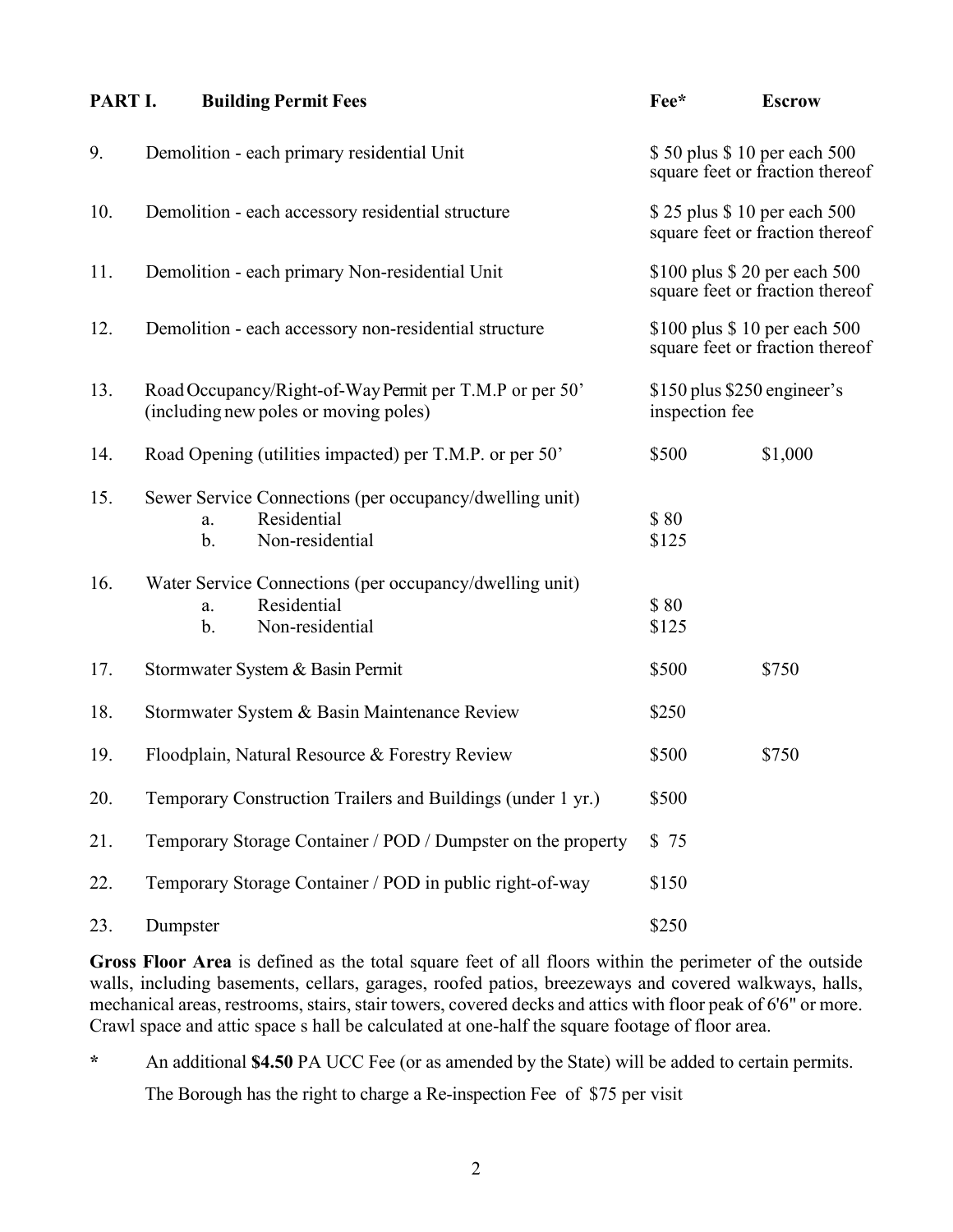| PART II. | <b>Administrative Fees</b>                                         | Fee                                                         | <b>Escrow</b> |
|----------|--------------------------------------------------------------------|-------------------------------------------------------------|---------------|
| 1.       | Residential Use and Occupancy Permit - per unit                    | \$ 100                                                      |               |
| 2.       | Commercial Use and Occupancy Permit - per unit                     | \$150                                                       |               |
| 3.       | Zoning Use Principal Structure Permit                              | \$350                                                       |               |
| 4.       | Zoning Use Accessory Structure Permit                              | \$150                                                       |               |
| 5.       | Zoning Use Fence Permit                                            | \$200                                                       |               |
| 6.       | <b>Solar Panel Permit</b>                                          | \$150                                                       |               |
| 7.       | Liquor License Transfer                                            | \$2,500                                                     | \$1,000       |
| 8.       | <b>Transmission Tower Permit</b>                                   | \$2,500                                                     | \$2,500       |
| 9.       | <b>Alarm Registration</b>                                          | \$50                                                        |               |
| 10.      | Outdoor or Door to Door Vendor Permit                              | \$ 100                                                      |               |
| 11.      | Keeping of Chickens Permit                                         | \$150-Zoning<br>50-Annual Fee<br>$\mathbb{S}$               |               |
| 12.      | Satellite or Transmission Station, Dish or Antenna Permit          | \$100                                                       |               |
| 13.      | Grading Permit or Grading Review                                   | \$150                                                       |               |
| 14.      | Copies                                                             | $$0.25$ per page<br>\$2.00 per CD<br>\$5.00 per thumb drive |               |
| 15.      | Bounced Check / Declined Credit Card Charge                        | $$35$ plus $$15$ a month<br>until paid in full              |               |
| 16.      | Zoning Officer Review (\$100 per hour)                             | \$100 minimum                                               |               |
|          | The Borough has the right to charge for re-inspections (per visit) | 75<br>\$                                                    |               |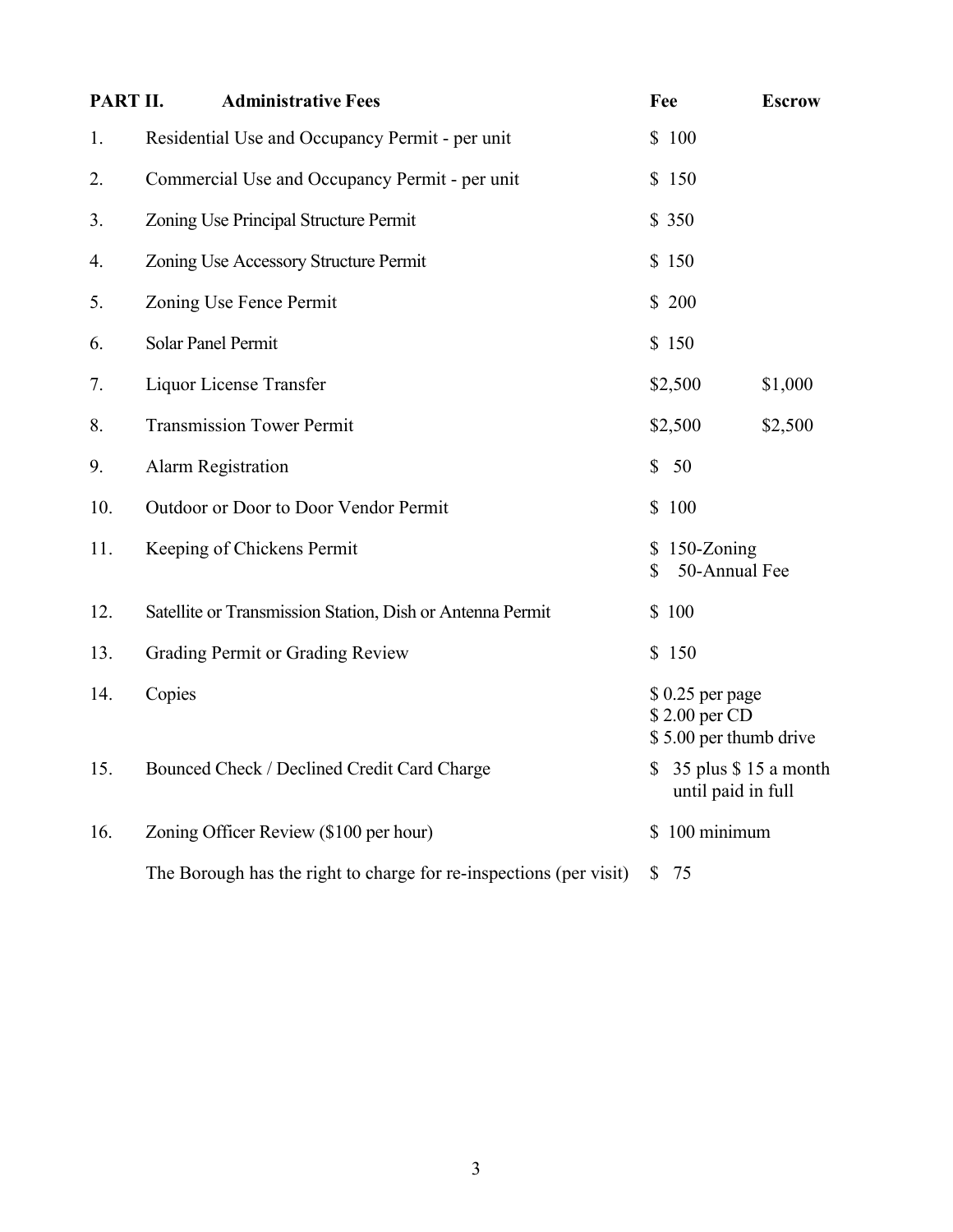| PART III. |                                                     | <b>Zoning Hearing Board</b>                        | Fee*                | Escrow*               |  |  |
|-----------|-----------------------------------------------------|----------------------------------------------------|---------------------|-----------------------|--|--|
| 1.        | Application for Interpretation of Zoning Ordinances |                                                    |                     |                       |  |  |
|           | a.                                                  | Review of 1 or 2 sections                          | 500<br>$\mathbb{S}$ | \$<br>500             |  |  |
|           | b.                                                  | Review of 3 or more sections                       | \$1,000             | \$<br>500             |  |  |
| 2.        |                                                     | Application for Appeal of Zoning Officer Decisions |                     |                       |  |  |
|           | a.                                                  | Review of 1 or 2 findings                          | \$500               | \$1,000               |  |  |
|           | b.                                                  | Review of 3 or more findings                       | \$1,000             | \$1,500               |  |  |
| 3.        | Application for Special Exceptions                  |                                                    |                     |                       |  |  |
|           | a.                                                  | Review of 1 or 2 exception requests                | 400<br>S.           | 500<br>S              |  |  |
|           | b.                                                  | Review of 3 to 5 exception requests                | \$800               | $\mathbb{S}$<br>750   |  |  |
|           | c.                                                  | Review of 6 or more exception requests             | \$1,000             | \$1,000               |  |  |
| 4.        | <b>Application for Variances</b>                    |                                                    |                     |                       |  |  |
|           | a.                                                  | Review of de minimis requests                      | 400<br>\$           | 500<br>$\mathbb{S}^-$ |  |  |
|           | b.                                                  | Review of 1 or 2 variance requests                 | \$800               | \$1,000               |  |  |
|           | c.                                                  | Review of 3 to 5 variance requests                 | \$1,200             | \$1,500               |  |  |
|           | d.                                                  | Review of 6 or more variance requests              | \$1,500             | \$2,000               |  |  |
| 5.        |                                                     | Challenge to Validity of the Zoning Ordinance      | \$5,000             | \$2,500               |  |  |

\* For each continuance requested by the applicant that requires re-advertising or re-notification of adjacent property owners, there is an additional \$100 fee, plus advertising costs.

| PART IV. | <b>Subdivision and Land Development*</b>                 | Fee                   | <b>Escrow</b> |
|----------|----------------------------------------------------------|-----------------------|---------------|
| 1.       | Lot Line Changes                                         | \$1,000               | \$1,500       |
| 2.       | <b>Sketch Plans</b>                                      | \$500                 | \$1,000       |
| 3.       | <b>Minor Residential Subdivisions</b>                    | \$1,500               | \$2,000       |
| 4.       | Revision to Previously Approved Minor Plan               | 500<br>$\mathbb{S}^-$ | \$1,500       |
| 5.       | Conditional Use                                          | $\mathbb{S}$<br>600   | \$1,000       |
| 6.       | Zoning Change                                            | \$2,500               | \$1,500       |
| 7.       | <b>Curative Amendment</b>                                | \$5,000               | \$2,000       |
| 8.       | Minor Residential Land Development a. conversion         | \$500                 | \$1,000       |
| 9.       | Minor Residential Land Development b. Addition>1,000 sf. | \$1,000               | \$1,000       |
| 10.      | <b>Major Residential Subdivision/Land Development**</b>  |                       |               |
|          | 3 to 5 lots/units                                        | \$1,000               | \$3,500       |
|          | 6 to 10 lots/units                                       | \$1,500               | \$5,000       |
|          | 11 to 15 lots/units                                      | \$2,500               | \$6,500       |
|          | 16 or more                                               | \$3,500               | \$7,500       |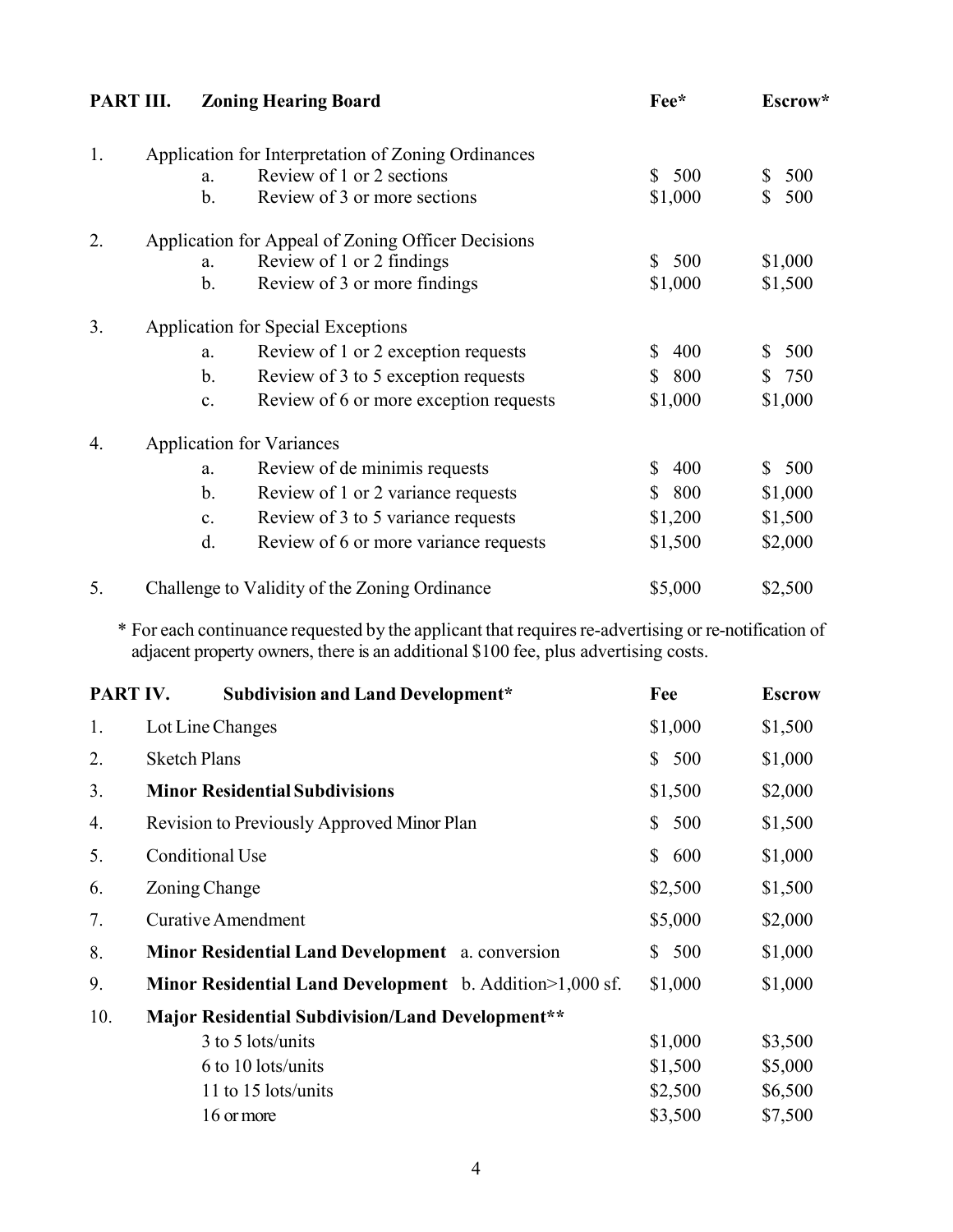| PART IV. | <b>Subdivision and Land Development</b>                     | Fee      | <b>Escrow</b> |  |
|----------|-------------------------------------------------------------|----------|---------------|--|
| 11.      | <b>Major Non-residential Subdivision/Land Development**</b> |          |               |  |
|          | Up to $2,000$ sq. ft.                                       | \$1,500  | \$5,000       |  |
|          | From 2,001 sq. ft. to 10,000 sq. ft.                        | \$2,500  | \$7,000       |  |
|          | From 10,001 sq. ft. to 30,000 sq. ft.                       | \$3,500  | \$8,000       |  |
|          | From 30,001 sq. ft. to 50,000 sq. ft.                       | \$4,500  | \$10,000      |  |
|          | From 50,001 sq. ft. to 80,000 sq. ft.                       | \$7,500  | \$12,000      |  |
|          | From 80,001 sq. ft. to 100,000 sq. ft.                      | \$10,000 | \$14,000      |  |
|          | Over 100,001 sq. ft                                         | \$15,000 | \$18,000      |  |
| 12.      | Revisions to Previously Approved Major Plan                 | \$ 750   | \$1,000       |  |

## **\* If presented as preliminary plans for approval, additional fees & escrows may be required for Final Plan approval**

- **\***\* Applicants must execute a Professional Services Contract, establishing a professional services escrow, against which consultant fees shall be charged to the applicant at the same hourly rate as the consultants charge the Borough. This escrow account covers expenses incurred by the Borough Council and Planning Commission and other advisory services provided to the Borough for plan review. Professional services are defined by the Municipalities Planning Code and may include time spent for the services of consultants for engineering, planning, legal, site design, traffic design, landscaping, lighting or any other consulting services deemed necessary by the Borough to properly examine the proposed subdivision and/or land development plan. The escrow cost will be determined by the Borough Manager based upon the scope and extent of the project.
- 1. Re-submission of a revised plan during the course of the review process requires a **\$300** application fee. Based upon review, the Borough reserves the right to request a new application.
- 2. It is the responsibility of the applicant to make application and forward the appropriate fees to the Bucks County Planning Commission and other agencies.
- 3. Applicants must execute a Professional Services Agreement (PSA) and establish a professional services escrow account to cover expenses incurred by the Borough for plan review. The escrow account must be replenished when depleted to fifty percent (50%) of the original amount. The Borough reserves the right to add a ten (10%) percent administration fee to all invoices.
- 4. Any unused escrow account balance will be refunded to the applicant upon written request within twelve (12) months of the final hearing. Escrow funds not requested to be returned to the applicant within the twelve (12) month period following project completion shall be forfeited to the Borough.
- 5. The Borough reserves the right to request a higher escrow amount depending on the scope of the project, inspection or review.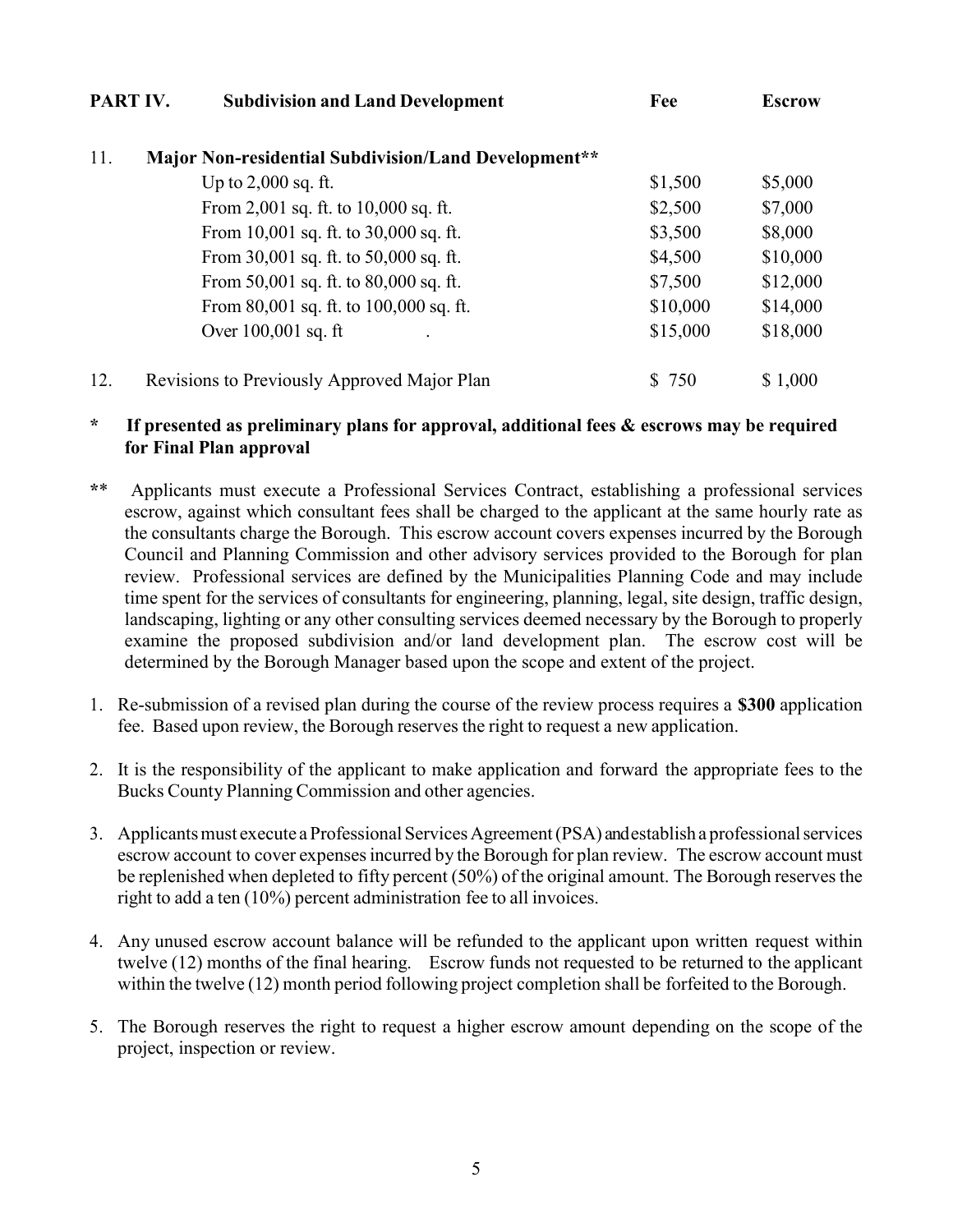| PART V. |                | <b>Natural Resource Protection</b>             | Fee     | <b>Escrow</b> |
|---------|----------------|------------------------------------------------|---------|---------------|
| 1.      |                | Act 537 Planning Module Review                 |         |               |
|         | a.             | 1 to 3 units (or equivalent EDU's)             | \$100   | \$200         |
|         | b.             | 4 to 10 units (or equivalent EDU's)            | \$200   | \$400         |
|         | $\mathbf{c}$ . | 11 to 20 units (or equivalent EDU's)           | \$500   | \$1,000       |
|         | d.             | 21 or more units (or equivalent EDU's)         | \$3,000 | \$6,000       |
| 2.      |                | <b>Stormwater Management Application</b>       |         |               |
|         | a.             | SWM Permit (under 500 SF of Imp. Surf.)        | \$100   | \$200         |
|         | b.             | SWM Permit (501-1,000 SF of Imp. Surf.)        | \$200   | \$400         |
|         | $\mathbf{c}$ . | SWM Permit (1,001- 5,000 SF of Imp. Surf.)     | \$500   | \$1,000       |
|         | d.             | SWM Permit (5,001 and larger SF of Imp. Surf.) | \$3,000 | \$6,000       |
| 3.      |                | <b>Annual Stormwater Basin Inspection</b>      | \$250   |               |
| 4.      |                | Flood Plain Plan Review                        | \$250   | \$500         |

# **Part VI. Practices and Policies Applicable to All Reviews and Permit Processes**

1. The Borough shall calculate, verify or determine permit fees.

2. The Borough has the right to request written documentation of costs to determine permit fees.

3. The Borough has the right to establish a professional services escrow, in an amount determined by the Borough, for any project that it deems appropriate.

4. The Borough has the right to assess an additional inspection fee for third-party inspections and plan reviews.

5. The Borough has the right to assess a \$75 re-inspection fee for each re-inspection.

6. The Borough shall review and make the final determination on requests for refunds.

7. If a project is started without required permits and/or approvals, the permit fees may be doubled. The Borough shall make the final determination. In the event building construction is started without first obtaining the required zoning and/or building permits, all applicable fees shall double.

8. Reinspection- Any reinspection required as the result of incomplete or improper work shall be charged to the permit holder. No Certificate of Occupancy shall be issued to any permit holder until such reinspection fees are paid in full.

9. Re-review Fee- Plan alterations, plan modifications, or plan deficiencies leading to rejection and requiring resubmittal, may be subject to a \$250.00 plan resubmission fee.